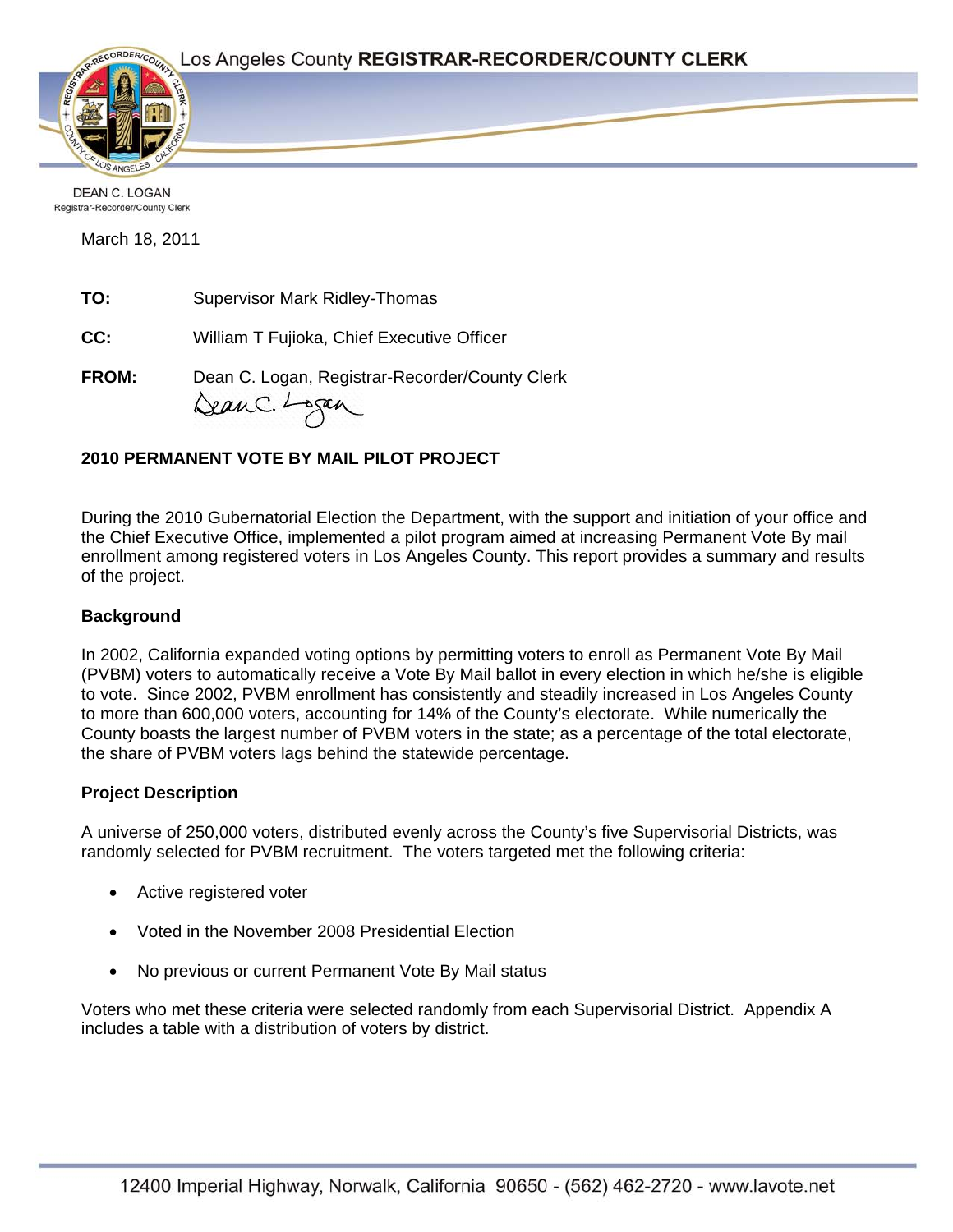The pilot project sought to utilize a direct appeal to registered voters, informing voters of the option to become a PVBM voter and of the convenience of voting by mail. Individual voters selected for the pilot were mailed an 8 1/2 x 11 postcard from the Registrar-Recorder/County Clerk as official election mail. The mailer included motivational messages that promoted the convenience of voting by mail and receiving a ballot automatically every election. The piece also included a Permanent Vote By Mail application with pre-printed return address information. Included in Appendix B is a copy of the mail piece. Mailings to voters took place starting October 4, 2010 in advance of the deadline to request Vote By Mail ballots for the November 2010 General Election.

In an effort to increase the response rate, automated robo-calls to remind voters to complete and return the PVBM application were placed to all voters in the project who listed a phone number on their voter registration form. Calls were generated starting October 20, 2010. One week before the Vote By Mail request deadline. A total of 14,090 voters with valid telephone numbers received the robo-call reminder. A copy of the script for the automated robo-calls is included in Appendix C.

### **Project Costs**

Costs required to execute the program were tracked by the Department's Finance and Management Division. Project costs tracked included an allocation of employee salaries and direct costs associated with the goods and services expended on the project (e.g. printing costs, mailing costs, robo-calls). The total cost of the project (including employee salaries) was \$126,184.79. If we exclude employee salaries and only account for goods and services, the total was \$98,749.69. These costs account for 78% of the project costs.

The "per voter" cost for this project is determined to be \$4.33 if we include employee salaries and \$3.39 if we account only for costs associated with goods and services. This calculation provides a unit cost for each new PVBM resulting from the direct appeal mailing. Appendix D provides a more detailed expense report for the project.

### **Results**

The following are key findings from an analysis of the pilot project results:

- 250,000 voters were selected for direct mail solicitation as part of the project.
- Just over one in every ten voters targeted (29,155) enrolled as PVBM voters using the application included in the mailing.
- Response rates across Supervisorial Districts varied slightly. The  $3^{rd}$ ,  $4^{th}$ , and  $5^{th}$ Districts had the higher rate of responses at about 13%. Response rates in the 1<sup>st</sup> and 2<sup>nd</sup> Districts were lower, at 10%.
- Not controlling for likelihood of voting regardless of our project, the voter universe that responded to the mailer by enrolling as PVBM exhibited a much higher turnout rate, well above countywide turnout. 89% of the 29,155 voters who enrolled as PVBM voters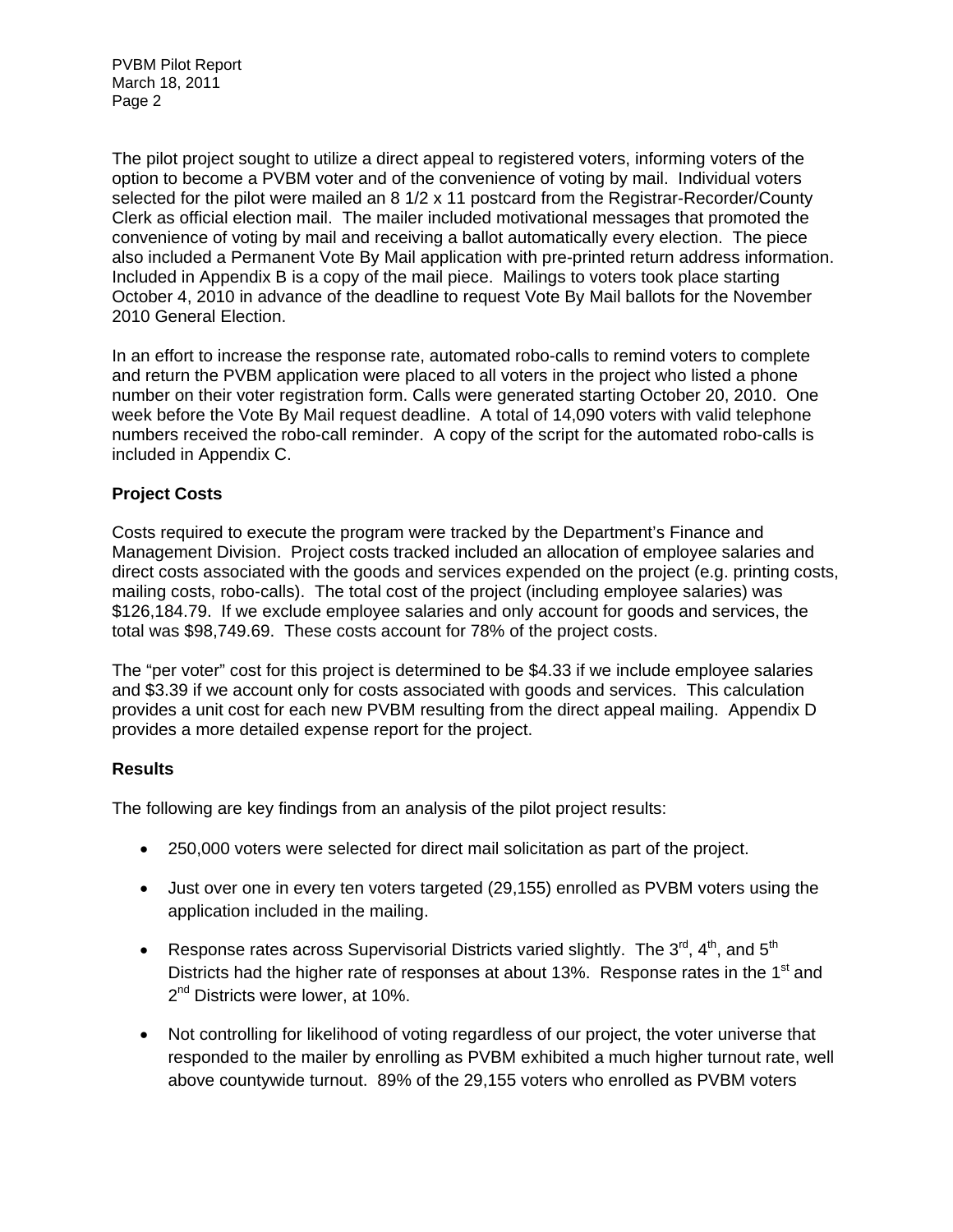voted in the November 2010 General Election. An almost 35 point difference above the countywide turnout of 54%.

- Highest response rate was concentrated among older age groups. Nearly half (45%) of all new PVBM voters in the universe were 70 years of age, or older. Only 16% were under the age of 40.
- The project helped to enroll voters who did not have a history of voting by mail. A sizable share of the 29,155 voters who enrolled as PVBM voters had not voted in the most recent major elections (November 2006 and November 2008). More than threequarters (77%) of these voters did not vote by mail in the last Gubernatorial General Election in 2006. More than half (57%) did not vote by mail in the November 2008 Presidential Election.

## **Additional Countywide Efforts**

In addition to the results of our specific project it is important to note that this past election we experienced an unusual surge in PVBM enrollment countywide. During the 2010 General Election cycle (from September 29, 2010 through Election Day) the Department processed nearly 200,000 PVBM requests. This represents a 30% increase in PVBM enrollment. While our direct mail solicitation pilot project contributed to this increase, we attribute this increase to expanded voter education and outreach efforts that the Department undertook in 2010. These efforts included modifications to the Vote By Mail Request form in the Official Sample Ballot Booklet and targeted voter education and outreach through email and social media.

### Official Sample Ballot Booklet

In 2010 the Vote By Mail request form was modified to allow voters to request PVBM status by simply checking a box on the request form. This removed the need for a voter intending to Vote By Mail in the election to then complete a separate independent request for PVBM status or to have to make separate requests to vote by mail in future elections.

### Voter Email Blasts

The Department coordinated a mass email reminder about voting by mail to more than 750,000 registered voters who had provided an email on their voter registration form. The email contained hyperlinks to the Department's online Vote By Mail request forms, information about becoming a PVBM voter, and important deadlines for the election. Included in Appendix E is a sample of the email sent to voters.

### **Recommendations**

The following is a set of recommendations addressing ongoing promotion of Permanent Vote By Mail as well as considerations for future pilot projects.

• Continue the new practice of including a PVBM request box on the Official Sample Ballot Vote By Mail form. The practice is absorbed as general election costs and streamlines the request process and makes the PVBM status request more accessible to voters. The significant increase in PVBM enrollment during the November 2010 Vote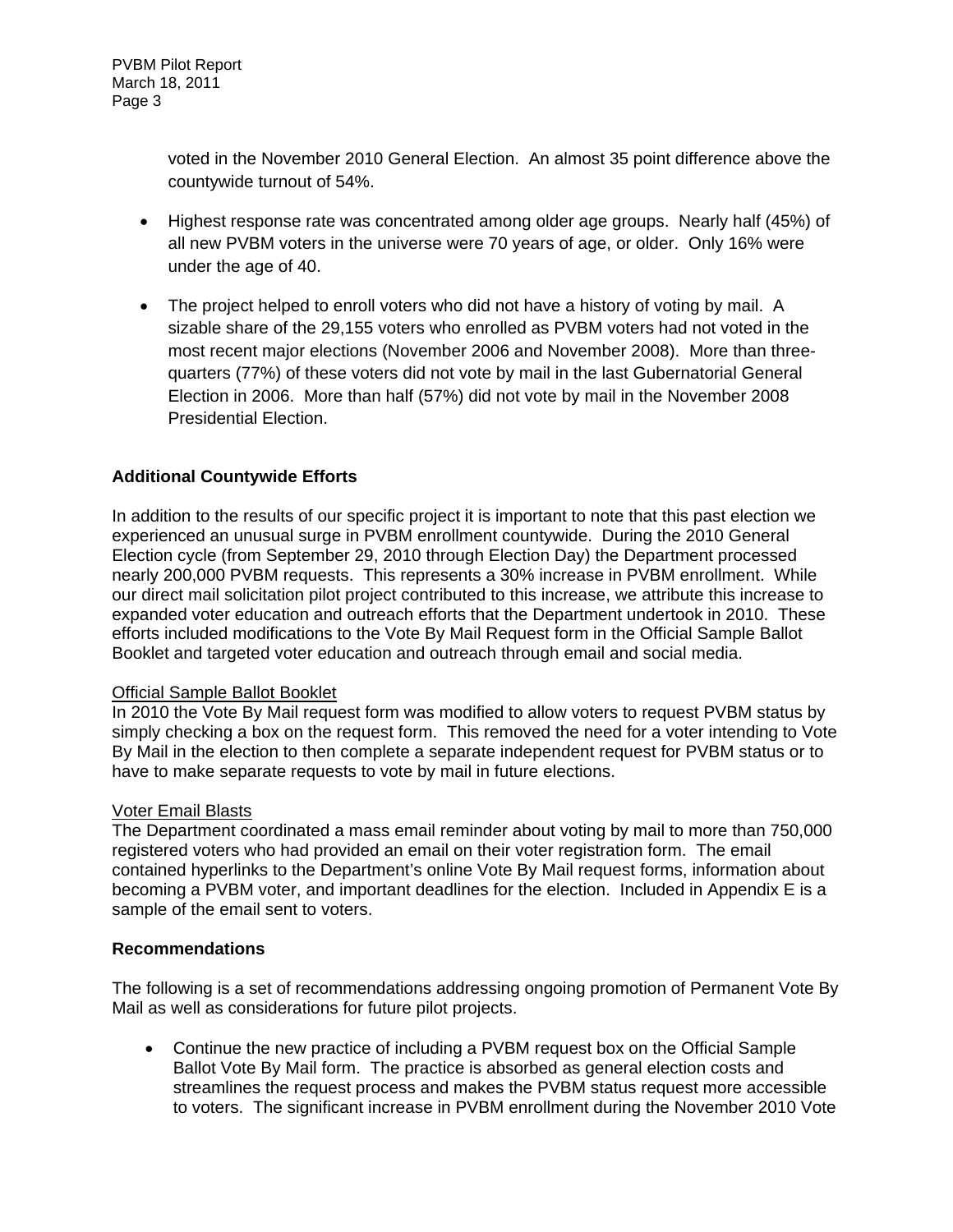By Mail period makes a strong case for continuing this practice. According to an initial analysis of Sample Ballot Vote By Mail requests, nearly 128,080 voters requested PVBM status by checking the PVBM box on the form in the November 2010 General Election.

- Continue to provide Vote By Mail information electronically via email. An increasing share of the population has access to the internet and obtains important information from online sources. The Department should continue to promote its online services via email. This makes it more likely that recipients of the email can directly access the information via hyperlinks and also share with friends. In addition, the practice is extremely cost effective, incurring minimal to no costs to the Department.
- Greater consideration and study should be put into encouraging younger voters (<40 years of age) to vote. Project results demonstrated the lowest enrollment rate was among those voters under the age of 40. Future projects or special initiatives should first explore how these voters view Vote By Mail and how it can be made more accessible to them. Further analysis of the impact of using email to reach out to this electorate is recommended.
- Consider timing for future efforts. It is recommended to give voters ample time to receive and return PVBM requests. Because requests can be made at any time, future outreach can begin before the Vote By Mail period for a specific election begins, 29 days prior to Election Day.
- Increase the frequency of reminders to voters. We recommend that the frequency of robo-call reminders be increased from one reminder to two. An initial robo-call would alert voters to the mailing. A second robo-call closer to the election would remind voters to return their PVBM request form.
- Future efforts should consider the context of the election. Higher return rates may be obtained if the outreach is conducted during off-year or special elections (these elections are usually characterized by low voter turnout). In this electoral context, the option of Voting By Mail may be more appealing to voters.

### **Conclusion**

Overall the pilot project had a demonstrably positive impact on our target population. Nearly 12% of the voters targeted by the project responded to our appeal by enrolling as PVBM voters. A large share of these new PVBM voters had not voted by mail in recent elections. These results, while modest, indicate an ability to persuade voters who do not generally vote by mail to take advantage of the opportunity. Results do suggest, however, that this is particularly more likely or more effective with older voters.

The additional steps and activities that the Department engaged in had a significant impact in increasing PVBM enrollment countywide as well. Modifications to the Official Sample Ballot Vote By Mail request form and targeted email outreach helped to increase awareness of PVBM enrollment and more importantly made it easier to request the status.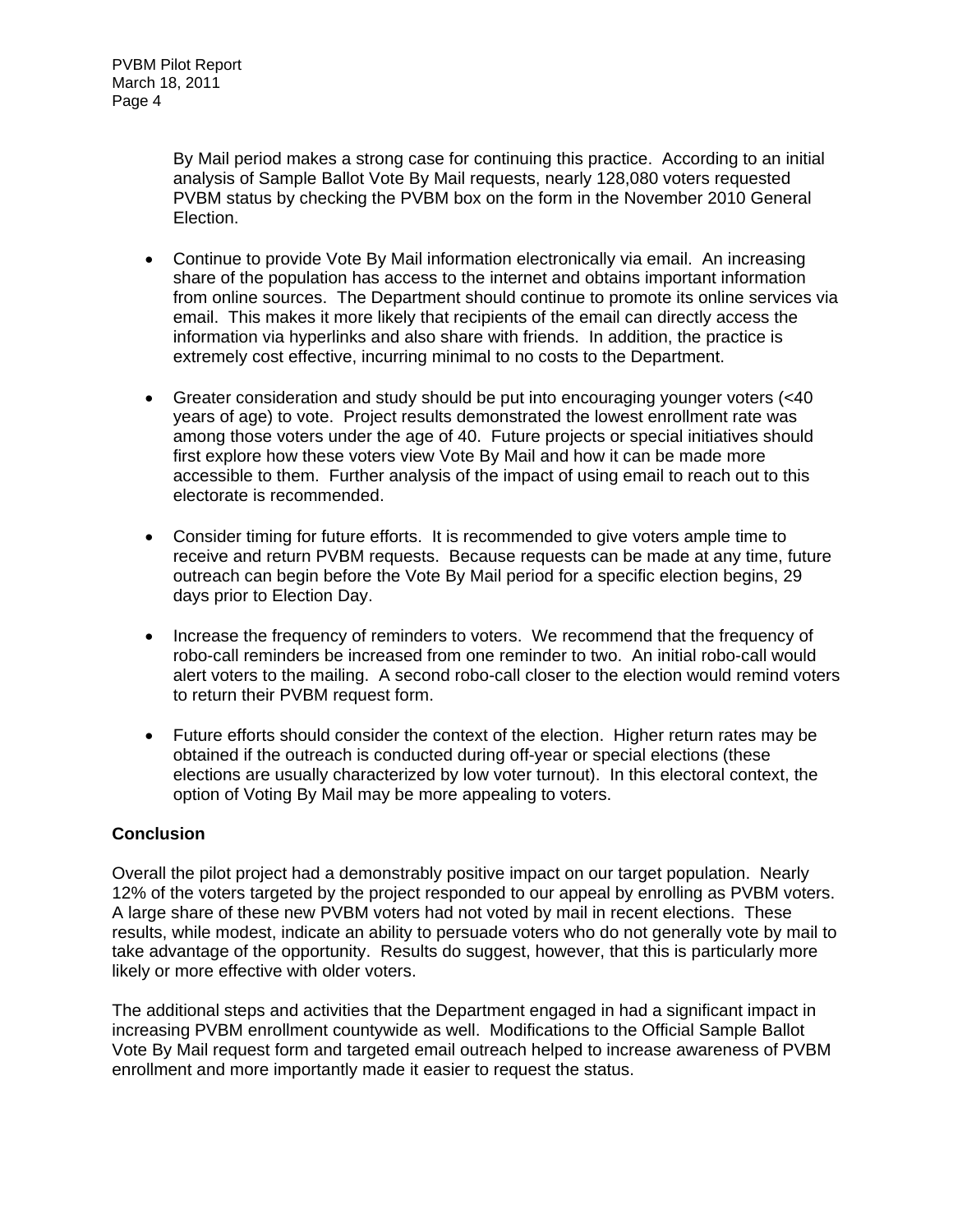Project costs suggest further evaluation of the specific direct appeals that we might consider in the future, in order to try and identify more cost efficient, yet effective, methods of informing Los Angeles County voters of their option to become PVBM voters. In the interim the Department will continue the countywide practices it implemented in 2010, as these activities will incur significantly less costs.

The Department will also continue to monitor and collect statistics on PVBM enrollment throughout the County.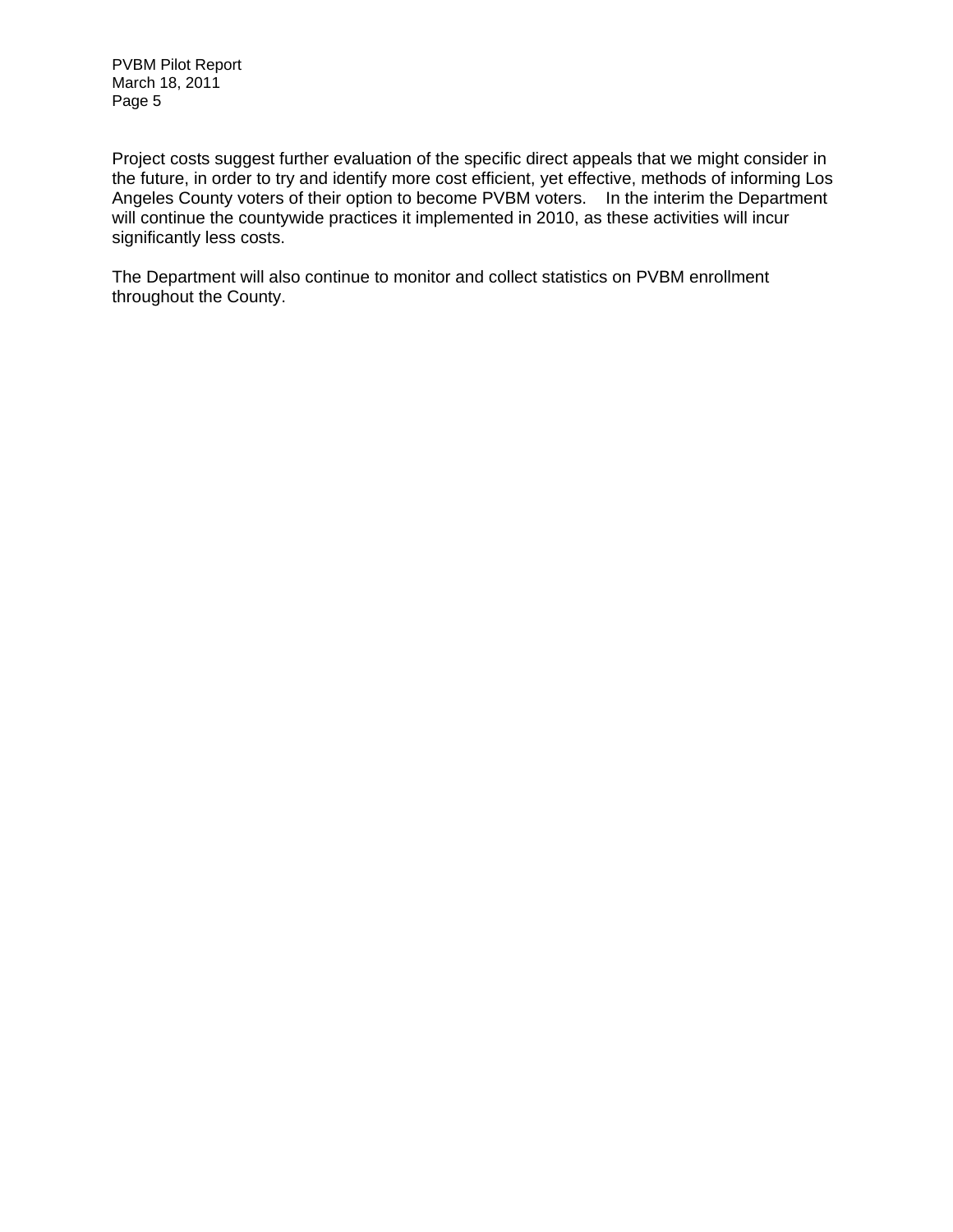| <b>PVBM Pilot Project Results, by Supervisorial District</b> |          |        |          |         |          |  |  |  |  |
|--------------------------------------------------------------|----------|--------|----------|---------|----------|--|--|--|--|
| <b>District</b>                                              | Outreach |        | Now PVBM | Voted   |          |  |  |  |  |
| 1                                                            | 48,499   | 4,841  | 10.0%    | 31,348  | 64.6%    |  |  |  |  |
| 2                                                            | 50,000   | 4,909  | 9.8%     | 32,598  | 65.2%    |  |  |  |  |
| 3                                                            | 50,501   | 6,406  | 12.7%    | 35,935  | 71.2%    |  |  |  |  |
| 4                                                            | 50,501   | 6,452  | 12.8%    | 35,447  | 70.2%    |  |  |  |  |
| 5                                                            | 50,499   | 6,547  | 13.0%    | 36,530  | 72.3%    |  |  |  |  |
| Total                                                        | 250,000  | 29,155 | 11.7%    | 171,858 | 0.687432 |  |  |  |  |

**TABLE 1**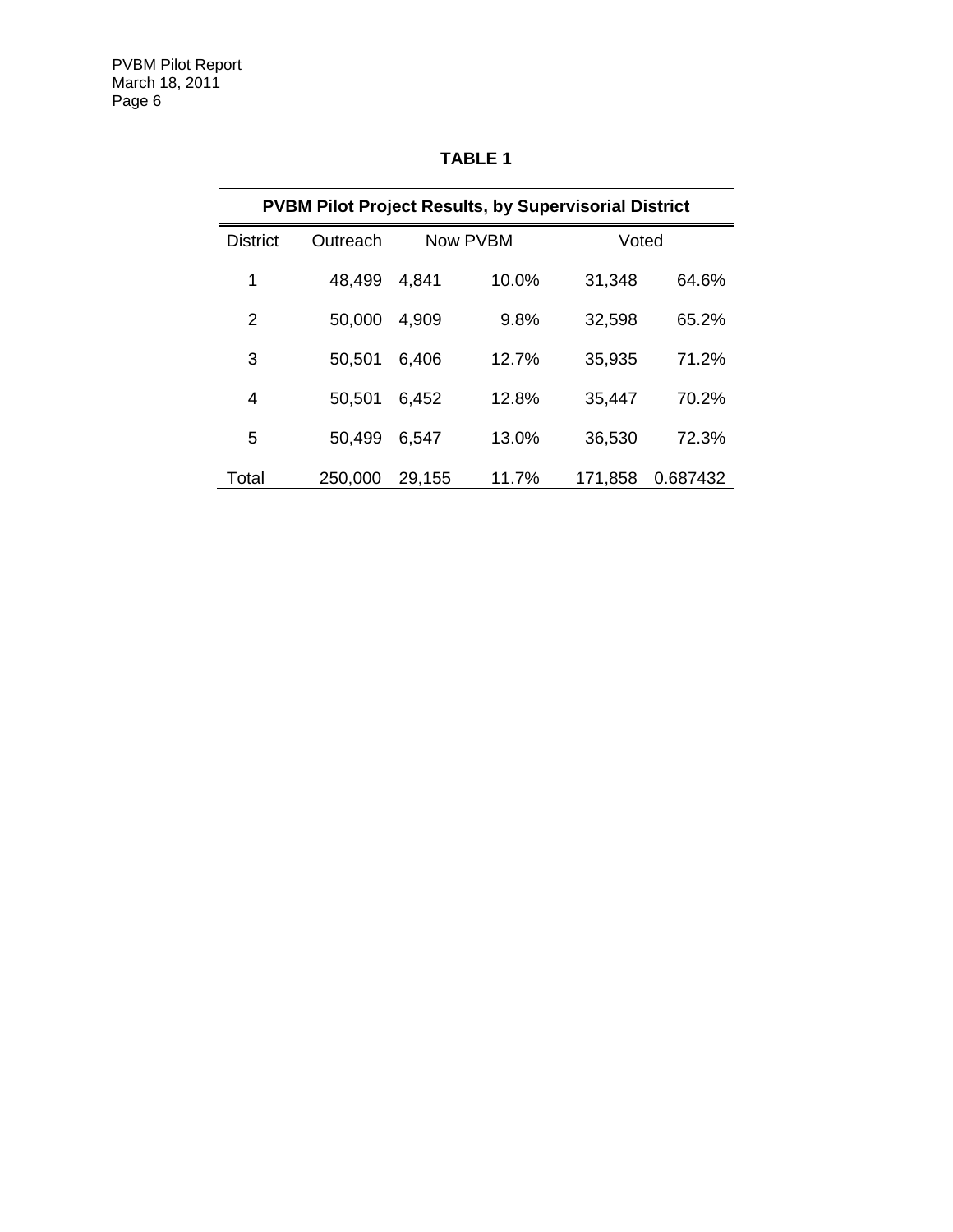| <b>TABLE 2</b> |  |
|----------------|--|
|                |  |

|              |         | <b>PVBM Enrollment Rate, by Age Group</b> |        |
|--------------|---------|-------------------------------------------|--------|
| Age          | Total   | <b>PVBM</b>                               | % PVBM |
| $18 - 29$    | 111     | 10                                        | 9%     |
| $30 - 39$    | 39,031  | 2,575                                     | 7%     |
| $40 - 49$    | 58,026  | 4,760                                     | 8%     |
| $50 - 59$    | 58,479  | 6,524                                     | 11%    |
| $60 - 69$    | 38,587  | 6,188                                     | 16%    |
| $70 - 79$    | 20,941  | 4,402                                     | 21%    |
| Age $80+$    | 14,884  | 3,889                                     | 26%    |
| No Birthdate | 19,941  | 807                                       | 4%     |
| Total        | 250,000 | 29,155                                    | 12%    |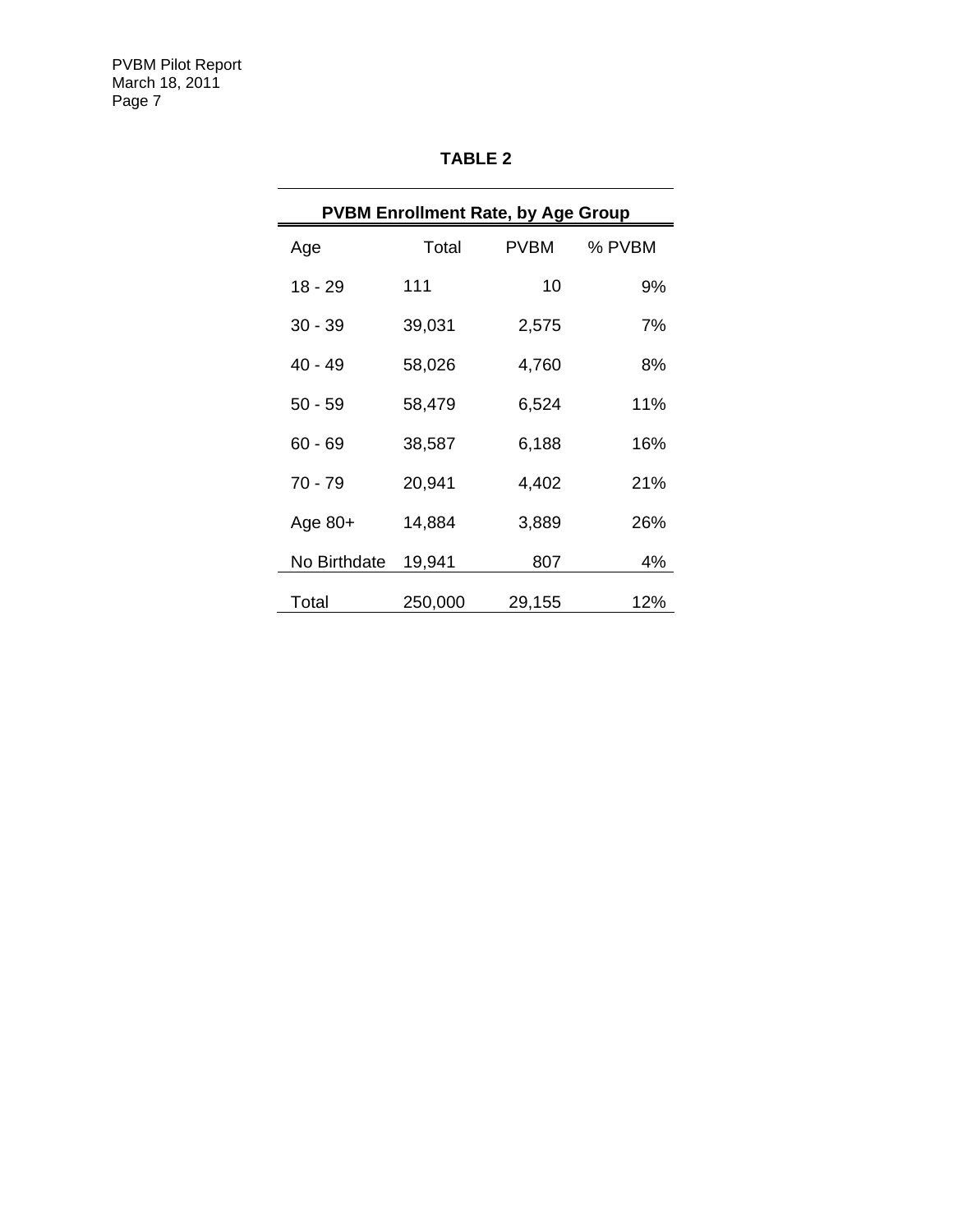### **APPENDIX A**

<u> 1989 - Johann Barn, mars eta bainar e</u>

 $\sim$ 

# **PVBM Pilot Target Universe, by Supervisorial District**

| <b>District</b> | <b>Voters</b> |
|-----------------|---------------|
|                 | 48,499        |
| 2               | 50,000        |
| 3               | 50,501        |
|                 | 50,501        |
| 5               | 50,499        |
| Total           | 250,000       |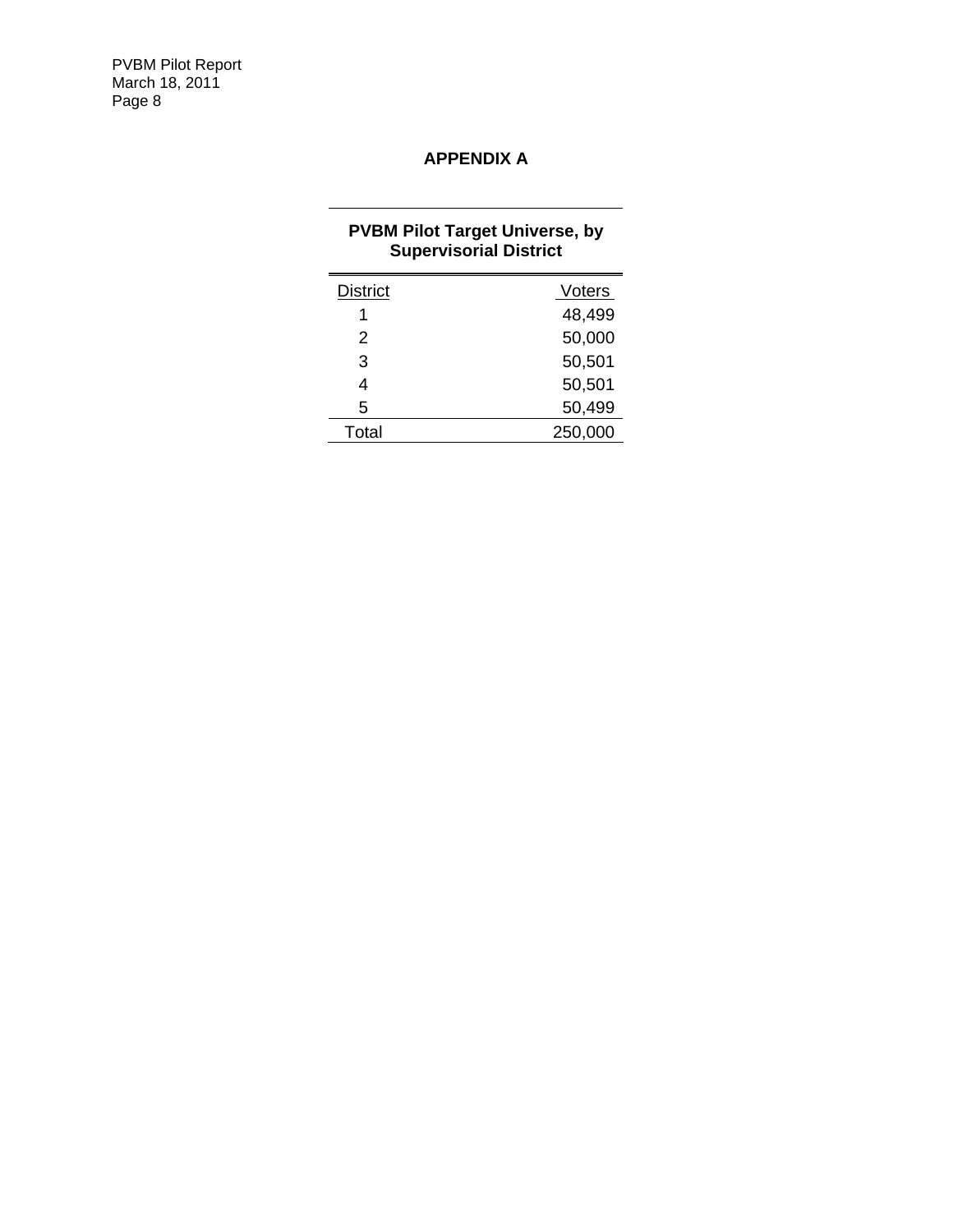### **APPENDIX B**

### **PVBM Postcard Mailer (Sample)**

### **Inside Panel (PVBM Motivation)**



WARNING: This request must be received by our office no later than October 26, 2010<br>to receive a Vote By Mail ballot for this election.<br>Voted ballots must be received by 8:00 pm on November 2, 2010. m on November 2, 2010.

\_\_\_\_\_\_\_\_\_\_\_\_Gampleto and detach this form - Postage is regulad) \_\_\_\_\_\_\_\_\_\_\_\_\_

### **Outside Panel (Voter Address)**







Why Wait until Election Day? VOTE BY MAIL today. www.lavote.net

### **Outside Panel (Return Address)**



th full ad for all dh all and ab bli thi ab fill and all

# **Inside Panel (PVBM Form)**

#### **APPLICATION FOR PERMANENT VOTE BY MAIL STATUS**

| Dear Registrar-Recorden/County Clerk: |             |                                                                                                                                                                                                                                      |             |                       |  |
|---------------------------------------|-------------|--------------------------------------------------------------------------------------------------------------------------------------------------------------------------------------------------------------------------------------|-------------|-----------------------|--|
|                                       |             | I am currently a registered voter in Los Angeles County and am applying for Permanent Vote By Mail status.                                                                                                                           |             |                       |  |
|                                       |             | NAME: (PRINT)                                                                                                                                                                                                                        |             |                       |  |
|                                       |             | DATE OF BIRTH: <b>And All And All And All And All And All And All And All And All And All And All And All And All And All And All And All And All And All And All And All And All And All And All And All And All And All And Al</b> |             |                       |  |
|                                       |             |                                                                                                                                                                                                                                      |             |                       |  |
|                                       |             |                                                                                                                                                                                                                                      |             |                       |  |
| SIGNATURE AS REGISTERED V.            |             |                                                                                                                                                                                                                                      |             |                       |  |
| $U(1)$ $E$                            |             |                                                                                                                                                                                                                                      |             | TELEPHONE NUMBER: T 1 |  |
|                                       |             |                                                                                                                                                                                                                                      |             |                       |  |
|                                       |             |                                                                                                                                                                                                                                      |             |                       |  |
|                                       |             | Address where ballet will be mailed (if different from registered address)                                                                                                                                                           |             |                       |  |
|                                       |             | ADORESS: (PRINT) <b>ADORESS:</b> (PRINT)                                                                                                                                                                                             |             |                       |  |
|                                       |             |                                                                                                                                                                                                                                      |             | ZP CODE:              |  |
| <b>OFFICE USE ONLY</b>                |             |                                                                                                                                                                                                                                      |             |                       |  |
| <b>INPUT DATE</b>                     | <b>INTL</b> | <b>NOTIFICATION DATE</b>                                                                                                                                                                                                             | <b>INTL</b> | VID #                 |  |
|                                       |             |                                                                                                                                                                                                                                      |             |                       |  |
|                                       |             |                                                                                                                                                                                                                                      |             |                       |  |

Registrar-Recorder/County Clerk 12400 Imperial Hwy., Norwalk, Ca 90650 USA Rev. & 10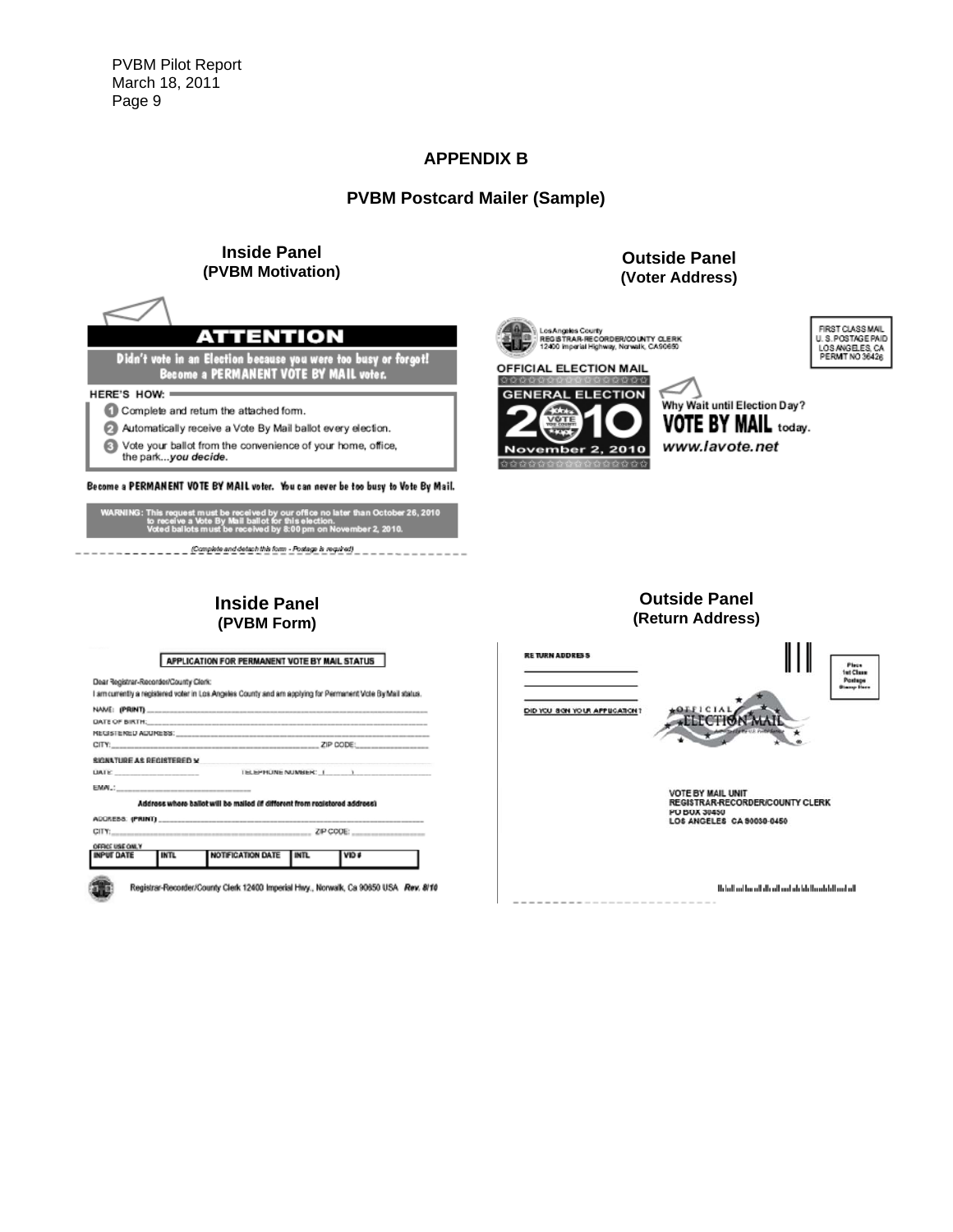### **APPENDIX C**

**Robo-Call Script** 

### **SPECIAL PVBM OUTREACH PILOT ROBOCALL REMINDER 10202010**

ENGLISH

THIS IS AN OFFICIAL MESSAGE FROM THE LOS ANGELES COUNTY REGISTRAR OF VOTERS.

WE WANT TO REMIND YOU THAT THE LAST DAY TO REQUEST A VOTE BY MAIL BALLOT FOR THE NOVEMBER 2<sup>ND</sup> GENERAL ELECTION IS THIS TUESDAY, OCTOBER 26.

YOU MAY HAVE RECEIVED A SPECIAL MAILING FROM OUR OFFICE WITH AN APPLICATION TO BECOME A PERMANENT VOTE BY MAIL VOTER. YOU CAN AUTOMATICALLY RECEIVE A VOTE BY MAIL BALLOT THIS ELECTION AND EVERY ELECTION AFTER IF YOU COMPLETE AND RETURN THIS FORM.

YOU CAN NEVER BE TOO BUSY TO VOTE BY MAIL!

TO REQUEST A VOTE BY MAIL BALLOT ONLINE OR LOCATE YOUR POLLING PLACE VISIT US AT WWW.LAVOTE.NET

REMEMBER... VOTE THIS NOVEMBER  $2^{ND}$ ... YOU COUNT!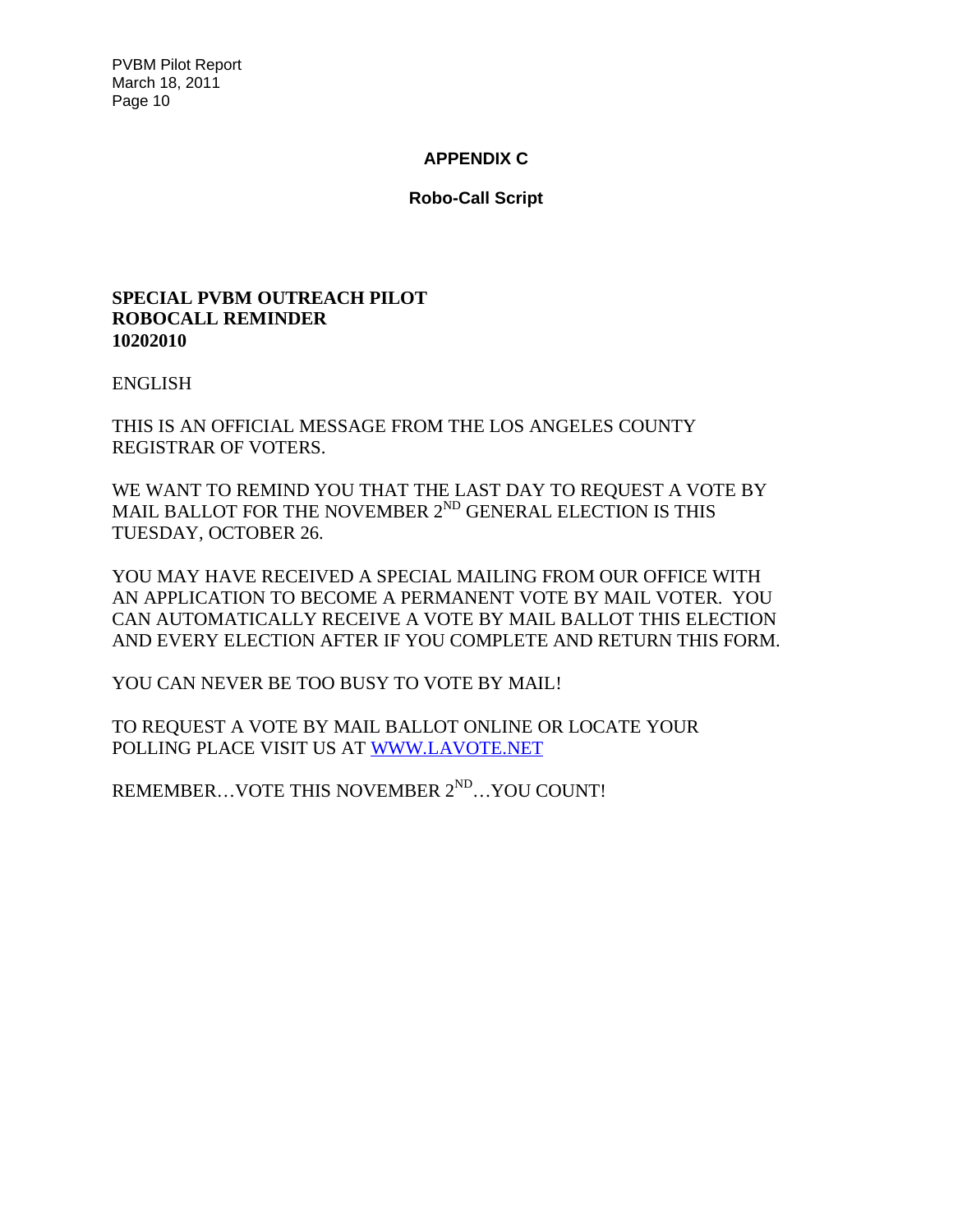### **APPENDIX D**

# **Project Expenditures**

COUNTY OF LOS ANGELES REGISTRAR-RECORDER/COUNTY CLERK FINANCIAL SERVICES SECTION

#### **FISCAL YEAR 2010 - 2011 VOTER OUTREACH PILOTS AS OF JANUARY 31, 2011 TASK CODE 377**

|                                                       |    |                          | <b>S&amp;S</b> |                                              |    |                          |    | <b>GRAND</b>     |    |                 |    |                |
|-------------------------------------------------------|----|--------------------------|----------------|----------------------------------------------|----|--------------------------|----|------------------|----|-----------------|----|----------------|
| <b>DIVISION</b>                                       |    | <b>SALARIES</b>          |                | <b>PRINTING</b>                              |    | <b>MAILING</b>           |    | <b>ROBOCALLS</b> |    | <b>SUBTOTAL</b> |    | <b>TOTAL</b>   |
| <b>JULY 2010</b>                                      |    |                          |                |                                              |    |                          |    |                  |    |                 |    |                |
| 302 - EXECUTIVE OFFICE                                | \$ | ä,                       | \$             |                                              | \$ | ٠                        | \$ | ٠                | \$ | ٠               | \$ |                |
| JUL. 2010 SUBTOTAL                                    | \$ | $\tilde{\phantom{a}}$    | \$             |                                              | \$ |                          | \$ |                  | \$ |                 | \$ |                |
|                                                       |    |                          |                |                                              |    |                          |    |                  |    |                 |    |                |
|                                                       |    |                          |                |                                              |    |                          |    |                  |    |                 |    |                |
| <b>AUGUST 2010</b>                                    |    |                          |                |                                              |    |                          |    |                  |    |                 |    |                |
| 302 - EXECUTIVE OFFICE                                | \$ |                          | \$             |                                              | \$ |                          | \$ |                  | \$ |                 | \$ |                |
| <b>AUG. 2010 SUBTOTAL</b>                             | \$ |                          | \$             |                                              | \$ |                          | \$ |                  | \$ |                 | \$ |                |
| <b>SEPTEMBER 2010</b>                                 |    |                          |                |                                              |    |                          |    |                  |    |                 |    |                |
| 302 - EXECUTIVE OFFICE                                | \$ |                          | \$             |                                              | \$ |                          | \$ |                  | \$ |                 | \$ |                |
|                                                       |    |                          |                |                                              |    |                          |    |                  |    |                 |    |                |
| <b>SEP. 2010 SUBTOTAL</b>                             | s  | ÷,                       | \$             | ÷,                                           | \$ |                          | \$ |                  | \$ | $\overline{a}$  | \$ | $\overline{a}$ |
|                                                       |    |                          |                |                                              |    |                          |    |                  |    |                 |    |                |
| OCTOBER 2010                                          |    |                          |                |                                              |    |                          |    |                  |    |                 |    |                |
| 302 - EXECUTIVE OFFICE                                | \$ |                          | \$             |                                              | S  | 83,983.43                | S  |                  | \$ | 83,983.43       | \$ | 83,983.43      |
| 427 - REGISTRATION & VOTE-BY-MAIL ADMINISTRATION      |    | 15,757.88                |                |                                              |    |                          |    |                  |    |                 |    | 15,757.88      |
| 430 - DOCUMENT RECEIPT & VOTE-BY-MAIL PREP            |    | 464.87                   |                |                                              |    |                          |    |                  |    |                 |    | 464.87         |
| 432 - VOTER RECORDS RESEARCH AND INTEGRITY            |    | 6,297.33                 |                |                                              |    |                          |    |                  |    |                 |    | 6,297.33       |
| 473 - ELECTION MATERIALS OPERATIONS                   |    | 4,766.68                 |                |                                              |    |                          |    |                  |    |                 |    | 4,766.68       |
| OCT. 2010 SUBTOTAL                                    |    | \$27,286.76              | \$             |                                              |    | \$83.983.43              | s  |                  |    | \$83,983.43     |    | \$111,270.19   |
|                                                       |    |                          |                |                                              |    |                          |    |                  |    |                 |    |                |
|                                                       |    |                          |                |                                              |    |                          |    |                  |    |                 |    |                |
| <b>NOVEMBER 2010</b>                                  |    |                          |                |                                              |    |                          |    |                  |    |                 |    |                |
| 427 - REGISTRATION & VOTE-BY-MAIL ADMINISTRATION   \$ |    | 148.34                   | \$             |                                              | \$ |                          | \$ |                  | \$ |                 | \$ | 148.34         |
| <b>NOV. 2010 SUBTOTAL</b>                             | \$ | 148.34                   | \$             |                                              | \$ |                          | \$ |                  | \$ |                 | \$ | 148.34         |
|                                                       |    |                          |                |                                              |    |                          |    |                  |    |                 |    |                |
|                                                       |    |                          |                |                                              |    |                          |    |                  |    |                 |    |                |
| DECEMBER 2010                                         |    |                          |                |                                              |    |                          |    |                  |    |                 |    |                |
| 311 - EXECUTIVE LIAISON                               | \$ |                          | S              |                                              | \$ |                          | \$ | 309.98           | \$ | 309.98          | S  | 309.98         |
| 447 - ADMIN. SERVICES AND TECH. SUPPORT               |    |                          |                | 14,456.28*                                   |    |                          |    | ٠                |    | 14,456.28       |    | 14,456.28      |
| DEC. 2010 SUBTOTAL                                    | \$ | $\overline{\phantom{a}}$ |                | \$14,456.28                                  | \$ | $\overline{\phantom{a}}$ | \$ | 309.98           |    | \$14,766.26     |    | \$14,766.26    |
|                                                       |    |                          |                |                                              |    |                          |    |                  |    |                 |    |                |
| JANUARY 2010                                          |    |                          |                |                                              |    |                          |    |                  |    |                 |    |                |
| 302 - EXECUTIVE OFFICE                                | \$ |                          | \$             |                                              | \$ |                          | \$ |                  | \$ |                 | \$ |                |
| <b>JAN. 2010 SUBTOTAL</b>                             | \$ |                          | \$             |                                              | \$ |                          | \$ |                  | \$ |                 | \$ |                |
|                                                       |    |                          |                |                                              |    |                          |    |                  |    |                 |    |                |
| <b>GRAND TOTAL</b>                                    |    |                          |                | $$27,435.10 \mid $14,456.28 \mid $83,983.43$ |    |                          | \$ | 309.98           |    | \$98,749.69     |    | \$126,184.79   |